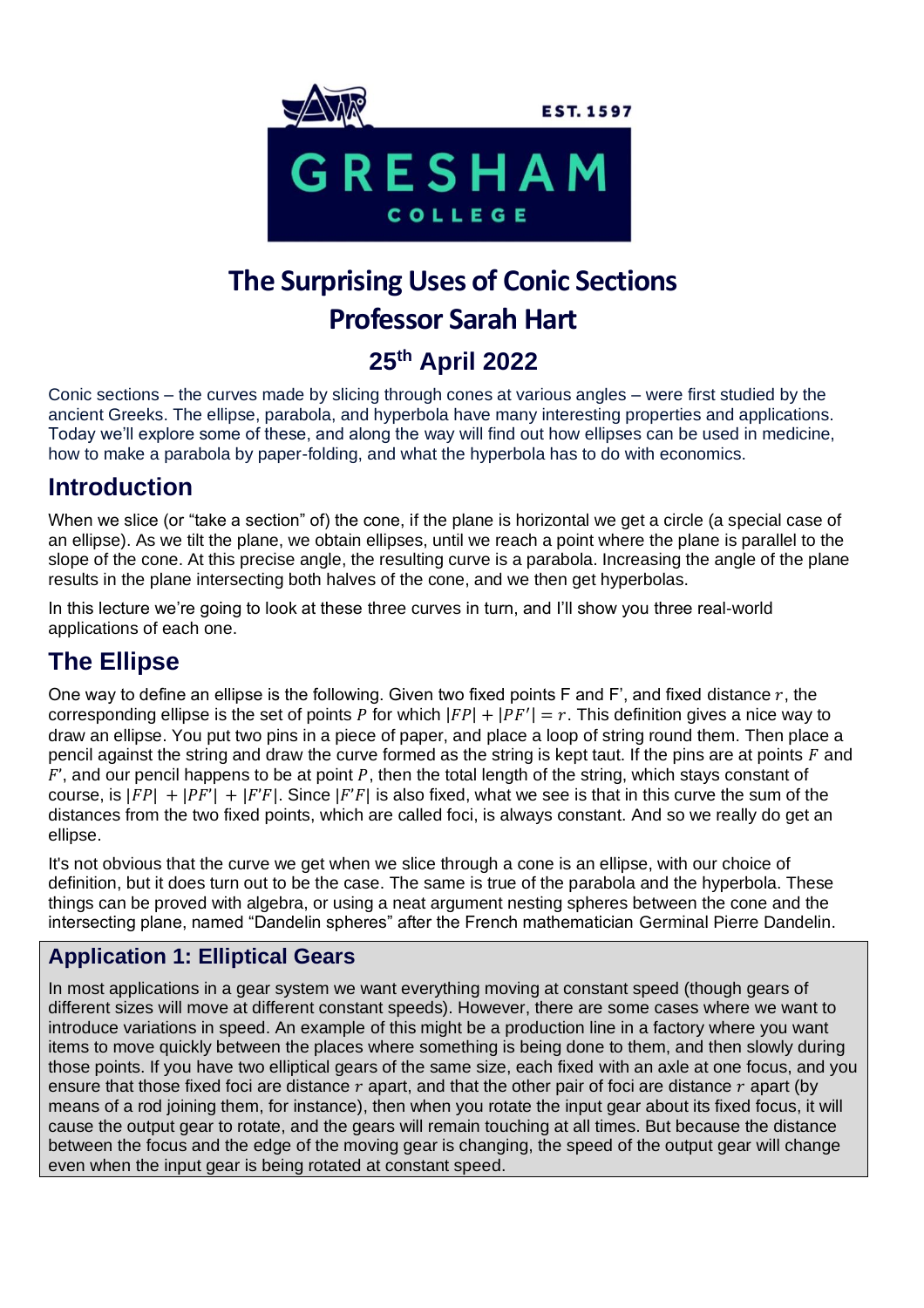One property of the ellipse is really useful and it gives us our second application. If you draw a tangent to the ellipse at a point P, then the angle between  $FP$  and the tangent equals the angle between  $PF'$  and the tangent, as shown.



#### **Proof**

Here's a proof of this, which we won't do in the lecture but I thought would be nice to include in the transcript. Let P be a point on the ellipse with foci  $F$  and  $F'$ . The first step is to construct a line  $L$  which is

going to turn out to be a tangent. To do this, extend the line  $F'P$  to the point  $X$  such that  $|PX| = |PF|$ , and then draw the perpendicular bisector of  $XF$ . This is our line  $L$ . It consists of the set of points equidistant from  $X$  and  $F$ , and this means in particular that  $P$  lies on  $L$ . A tangent is a line that meets a curve in exactly one point. So to prove  $L$  is the tangent at  $P$ , we must show that no other point on  $L$  can lie on the ellipse. So, let  $Q$  be any point on  $L$  other than  $P$ . Since  $L$  is the perpendicular bisector of  $XF$ , we know  $|oF| = |OX|$ . Because  $F'OX$  is a triangle (since  $Q$  is different from  $P$ ), we know that  $|F'Q| + |QX| > |F'X|$ . But  $|QX| = |QF|$  and  $|F'X| = |F'P| + |PX| = |F'P| + |PF|$ , because,



remember,  $|PX| = |PF|$ . But this means that  $|F'Q| + |QF| > |F'P| + |PF|$ . But the ellipse consists precisely of those points R for which  $|F'R| + |RF|$  is constant. So Q cannot lie on the ellipse. This means that L meets the ellipse at P and only at P. So it's tangent to the ellipse at P. The angles  $\theta_2$  and  $\theta_3$  are corresponding angles in two congruent right-angled triangles. Thus,  $\theta_2 = \theta_3$ . Also,  $\theta_1$  and  $\theta_3$  are vertically opposite angles, so again are equal. Hence  $\theta_1 = \theta_2$ . In other words, the angle between the tangent and FP is equal to the angle between the tangent and  $F'P$ .

QED

The equal angle property means that if we had an elliptical mirror, then any light beam that passed through one focus would reflect to pass through the other focus. By the same token, an elliptical pool table with a pocket at one focus would have the property that if we hit the ball in any direction from the other focus, it would bounce off the cushion and go into the pocket. People have built such things for fun.

#### **Application 2: Lithotripsy**

A genuine application of the equal angle property of ellipses is in medicine, with a machine called a lithotripter, which treats kidney stones. You could do an operation to get them out, but that's risky and invasive. One alternative is to break them up in situ by bombarding them with high energy sound waves. The tiny pieces can then pass harmlessly out of your body. Of course, you don't want to damage the healthy tissue, so you need a way to focus the waves just on the stones. The solution is to have the waves emitted from a source at one focus of an ellipse, and then have an elliptical reflector, the waves are reflected and converge at the other focus, which is where the kidney stone is.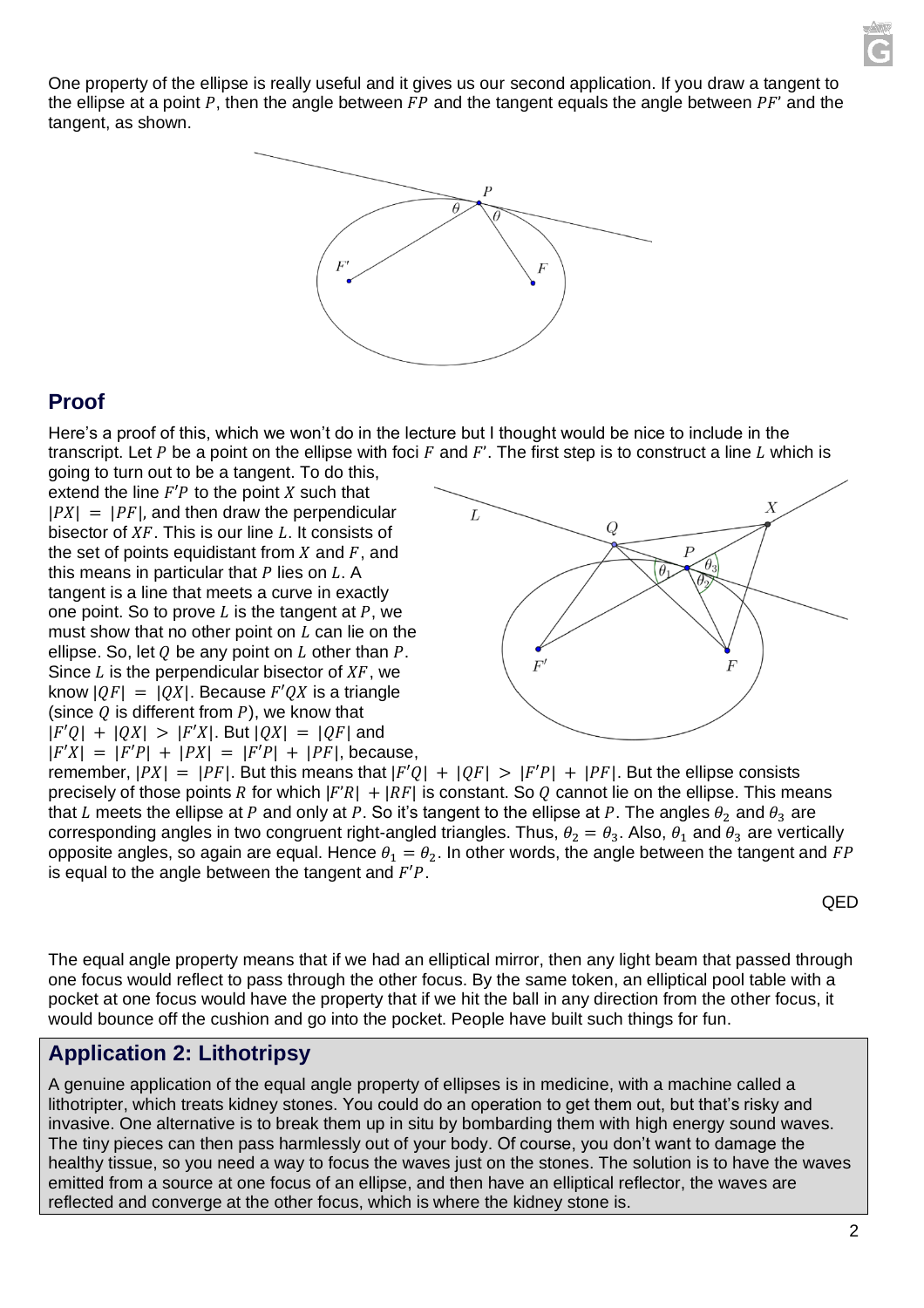If we take a point P on the ellipse, and extend the line from F' to P out to a point X such that  $|PX| = |PF|$ , then X is a distance of  $|F'P| + |PF|$  from F', and this is constant, and independent of the choice of P. Thus these points X lie on a circle centre F'. If we set  $|F'P| + |PF| = r$ , then the points X form a circle, centre F' and radius  $r$ . There's something else we can say. The point  $P$  is equidistant from  $X$  and  $F$ , so it lies on the perpendicular bisector of the line  $XF$ . That is, if we had a piece of paper and folded it to join X and F, then  $P$  would lie on the fold line. This gives us another way to create an ellipse – by folding circles. Take a circular piece of paper, and mark a point  $S$  a little way in from the edge. Now repeatedly fold in from the edge of the paper to just touch  $S$ . Crease the fold, unfold and then repeat at a different point on the circumference. If you work your way round the whole circle, you'll see an ellipse forming. One focus is  $S$ . and the other focus is the centre of the circle.

#### **Application 3: Astronomy**

Another place where ellipses play an important role is astronomy – the planets have elliptical orbits around the sun, which is at one focus. That's why we used S for our notation just now – it's for Sun (or Solus, if you write in Latin like Newton). Many years ago when we had pound notes instead of pound coins, they showed Isaac Newton and a picture of the solar system with planets orbiting around the sun in ellipses. Unfortunately, the picture was wrong, because it showed the sun at the centre of the ellipse, not at a focus.

We can use the definition of the ellipse that  $|FP| + |PF'|$  is constant to find the equation of an ellipse. If we

put the foci equally spaced on the x-axis either side of the origin, then the ellipse has equation  $\frac{x^2}{a^2}+\frac{y^2}{b^2}$  $\frac{y}{b^2} = 1$ , for appropriate a and b with  $a \ge b$ . (If  $a < b$  we still get an ellipse but its foci are on the y-axis. By varying a and *b* we can vary the size and shape of the ellipse. In the diagram below, the foci are at  $(c, 0)$  and  $(-c, 0)$ , and it can be shown that  $c^2 = a^2 - b^2$ .



The two things that distinguish ellipses from each other are their size, and their degree of "roundness": are they close to being a circle, or are they very long and narrow? This latter property can be described precisely in terms of a quantity referred to as the *eccentricity* of an ellipse.

Take an ellipse with foci F and F'. It consists of the points P for which  $|PF| + |PF'| = r$ , for some constant r. The eccentricity  $e$  of the ellipse is defined to be  $\frac{|FF'|}{r}$  $\frac{|F'|}{r}$ . On the graph it's  $\frac{c}{a}$ . The closer the value of  $e$  gets to 0, the more the ellipse resembles a circle; a circle can be thought of as an ellipse with eccentricity 0. As we saw with the "folding circles" construction, the ellipse is contained in a circle centre  $F'$  and radius  $r$ . Since the line  $\overrightarrow{F}$  is part of a radius, we have  $0 \le e < 1$ . Now pick  $r > 1$  and fix  $|FF'| = r - 1$ . Then  $e = \frac{r-1}{r}$  $\frac{-1}{r}$  =  $1-\frac{1}{x}$  $\frac{1}{r}$ . If we let  $r$  get larger and larger, in the limit we get "eccentricity 1", which would involve a "circle of

infinite radius". This gives rise to a parabola, and that's what we'll look at next.

### **The Parabola**

The parabola is the conic section that results if we cut a cone with a plane that is parallel to the sloped sides of the cone. Thinking about how we made the ellipse by folding a circle, remember that we marked a point  $F$  in the circle, and folded points  $X$  on the circumference to  $F$ , and then for each point  $P$  on the ellipse, we had  $|PF| = |PX|$ . The other focus was the centre of the circle. Now, imagine making the circle larger and larger. In the limit, the centre of the circle – the other focus – is at infinity; the curve we produce is a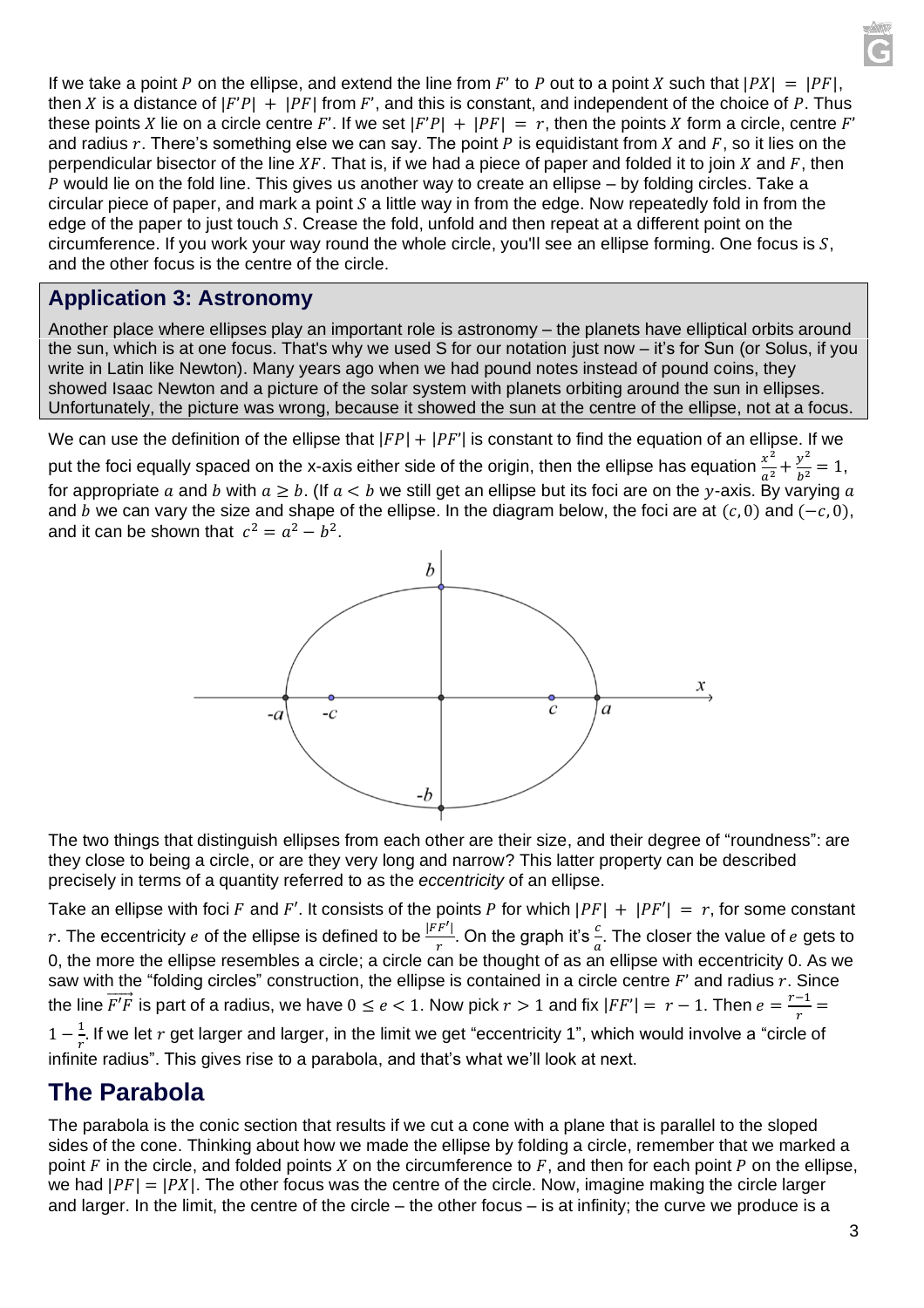parabola, and the circle becomes a straight line. But we still have  $|PF| = |PX|$ , so the distance from the focus to each point  $P$  on the parabola equals the distance from  $P$  to the straight line (called the "directrix").

We can take this as the definition: a parabola is a set of points in the plane whose distance from some fixed point  $F$  (the focus) is equal to their distance from some fixed line  $L$  (the directrix) that does not contain . We can therefore make a parabola by folding, not a circle, but a normal piece of paper. Just mark a point  $F$  about an inch from the long left-hand side. Then repeatedly fold the long edge onto the point, creasing the fold and then unfolding.

Suppose the directrix is  $x = -a$  and the focus is  $(a, 0)$ . Let  $P = (x, y)$  be a point on the parabola. The distance of P from the directrix is  $x + a$ . We use Pythagoras's Theorem to find the distance from the focus. We get  $\sqrt{(x-a)^2 + y^2}$ . These two must be equal. That is,  $(x+a)^2 = (x-a)^2 + y^2$ . Multiplying out gives  $x^2 + 2ax + a^2 = x^2 - 2ax + a^2 + y^2$ , and thus  $y^2 = 4ax$ . If we choose  $a = \frac{1}{4}$  $\frac{1}{4}$ , then the equation is  $y^2 = x$ . (We could flip the axes and retrieve the well-known  $y = x^2$  for a "vertical" parabola with horizontal directrix.)

It can be shown that the parabola has an equal angle property similar to the ellipse. As we've said, essentially a parabola is an ellipse with one focus at infinity. Let  $L$  be the directrix, and let's orient the parabola so that L is vertical, and let  $F$  be the focus. If  $P$  is a point on the parabola, and we draw a tangent to the parabola at  $P$ , then the angle between the tangent and the horizontal line "from infinity" through  $\overline{P}$  is equal to the angle between the tangent and the line  $PF$ .

#### **Application 1: Telescopes and Satellite Dishes**

The equal angle property of parabolas means if parallel rays of light all perpendicular to the directrix are reflected off the parabola then the reflected beams will pass through the focus. Telescopes exploit this property by using a parabolic mirror to focus the (approximately) parallel beams of light from a distant star. Parabolic antennas do the same thing for radio waves, and that's why we see them in satellite dishes.

A parabolic mirror can be used to focus light from the sun to a single point, potentially generating enough heat to set fire to a flammable object placed at its focus – and this is where we encounter the Archimedes Death Ray! Archimedes was from Syracuse, which was threatened with invasion by the Romans. Historians recount that one night the fleet was spotted coming into the harbour. The story then goes that this is when Archimedes deployed his genius weapon – parabolic reflectors that focused the rays of the sun onto the ships, causing them to burst into flames. It's an excellent story, but one or two tiny problems make it likely that it's not true. Firstly, it's pretty hard using the technology available to make a reflective enough surface to generate the required amount of heat for combustion. Secondly, no contemporary reports of the invasion say that this happened (the first to mention it was Galen, 350 years later). Thirdly if it was so great why wasn't it ever used again? And finally, how does the story begin? At night!

#### **Application 2: Lights**

We can use the reflector property in reverse. A parabolic mirror will reflect light from a bulb placed at its focus to give a parallel beam of light. We can see this in torches and also the headlamps of vintage cars.

We saw that gravity causes the planets to have elliptical orbits. But when the two bodies involved have extremely different masses, such as a pebble and the entire planet Earth, and the centre of one is vastly far away compared to the distance between them, then the motion is, to a very good approximation, parabolic. We can actually see this using the equations of motion that you might have seen if you studied physics at school. If an object is moving with constant speed  $\nu$  in a given direction, then the displacement after time t is just  $vt$  (distance equals speed times time). If an object at rest starts accelerating at a constant acceleration  $a$  in a given direction, then at time  $t$  its displacement is  $\frac{1}{2} a t^2$ . Now let's apply this to the situation of a pebble being thrown horizontally. It has a constant horizontal speed, let's pick a not-veryrandom value of  $v = 1$  metre per second. Its initial vertical speed is zero, and it will accelerate vertically downwards due to gravity, at approximately  $g = 10$  metres per second squared. So at time t, if we say it starts at the point (0,0), it will be at position  $(x, y)$ , where  $x = vt = t$ , and  $y = -\frac{1}{3}$  $\frac{1}{2}gt^2 = -5t^2$  and so  $y =$  $-5x^2$ . This is just an upside-down parabola (or half of one).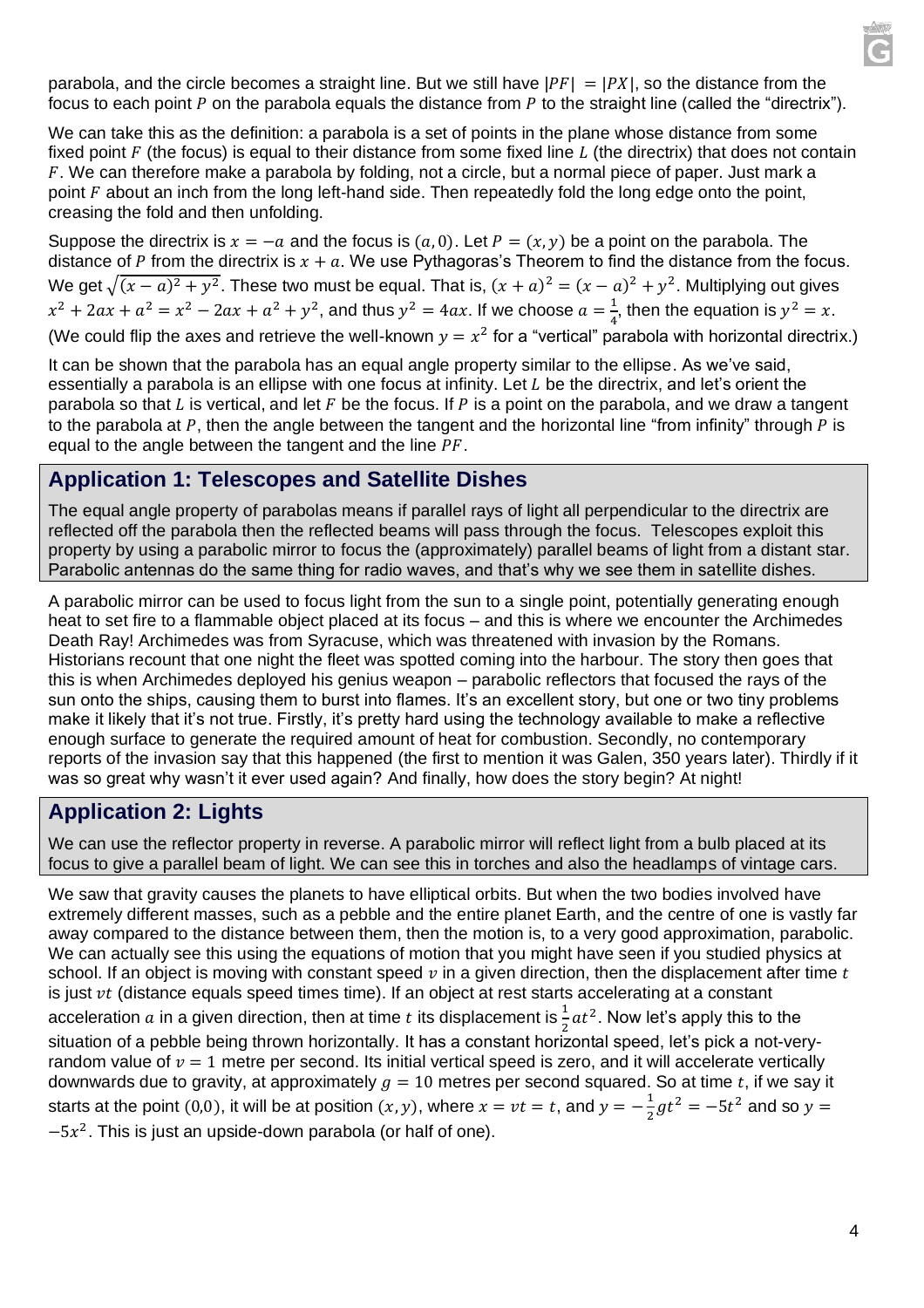

#### **Application 3: Water features**

The same mathematics applies to a jet of water flowing horizontally out of a pipe (or indeed a waterfall): it creates a beautiful half-parabola. We can also show that if you instead aim your jet of water upwards at an angle, you still get a parabolic trajectory. If you know the equations you can work out exactly where the water will land, and use this to create pleasing effects, for example a series of fountains where the water comes out in bursts, giving the appearance of jets of water that jump from one place to another.

## **The Hyperbola**

The final type of conic section is the hyperbola. This is what you get when you slice through the cone at a steep enough angle (steeper than the angle of the cone itself) so that you hit both parts of the cone. You may well see hyperbolas every evening because of this. If you have a lamp with a cylindrical lampshade, then the light from the bulb that actually escapes from the lampshade forms a cone. That cone of light intersects the vertical plane of the wall forming a beautiful hyperbolic shadow.

It's possible to define a hyperbola with a distance rule, just like the ellipse and the parabola. For the ellipse, the sum of the distances from the foci was fixed. For the hyperbola, it's the difference between these distances that's a constant.

#### **Application 1: Telescopes (again)**

A hyperbolic mirror has the property that a beam of light directed towards (but on the other side of the mirror from) one focus is reflected to pass through the other focus. In a Cassegrain telescope light rays hit a parabolic mirror, and reflect towards the focus, before which they hit a hyperbolic mirror with that same focus. They are then reflected towards the other focus of the hyperbola, where they can be viewed. This makes the telescope more compact, as the focus of a parabola can be quite a long way from the mirror. The same technique is often also used in large satellite dishes.

It can be shown that the graph  $y = \frac{m}{x}$  $\frac{m}{x}$ , where  $m$  is any fixed constant you like, is a hyperbola. The ancient Greek mathematician Manaechmus, who is believed to be the first person to study conics, was doing so to try and solve the problem of doubling the cube. That is, given a cube, to give a geometric construction of one that's exactly double the volume. It's not possible if you constrain yourself to "straightedge and compass" constructions, but Menaechmus showed that using the intersections of certain conics does give a way to double the cube. I'm going to show you why that might be, but in a completely anachronistic way – this is not the way Menaechmus would have argued, because algebra didn't yet exist. Given a cube of volume v, think about where the parabola  $y = x^2$  meets the hyperbola  $y = \frac{2v}{x}$  $\frac{2v}{x}$ . It will be where  $x^2 = \frac{2v}{x}$  $\frac{2\nu}{x}$ , that is, where  $x^3 = 2v$ . To 'find' this x, draw the curves and find the point of intersection. Now you can construct a cube of side x. Its volume is  $x^3$ , which is  $2v$ , and we've doubled the cube!

#### **Application 2: Cooling Towers**

If you take a hyperbola and spin it around its axis you create a *hyperboloid* – typically seen as the shape of cooling towers. Water is often used as a coolant in industry, but of course that warms the water up, and then the water needs to be cooled down before it can be re-used. It is pumped into the tower part-way up its height, then passes down onto what's called an exchange surface. Some of it evaporates, creating a vacuum which sucks air into the bottom of the tower. That air cools the remaining water, and it drips down through the exchange surface into a reservoir at the bottom of the tower. Only about 2% of the water escapes as steam, so this process is very efficient. The hyperboloid shape was first used in 1918, after being patented by Dutch engineers Frederick Van Iterson and Gerard Kuypers<sup>1</sup>. It is very strong, uses less material than a cylinder of the same height and base, and the shape also helps the air flow efficiently.

The hyperboloid also has the property that although it is a curved shape, it can actually be created with straight lines, which is a useful quality for construction, because they can be made with a lattice of straight beams rather than curved beams. Such things are known as ruled surfaces. There are also "double ruled surfaces" like the hyperbolic paraboloid "pringle" shape.

There's another fun way to make a hyperbola, and that's what I've christened "tidying rectangles". Pick a

<sup>1</sup> See<https://www.engineeringclicks.com/cooling-tower/> for a fuller explanation of how a cooling tower works.